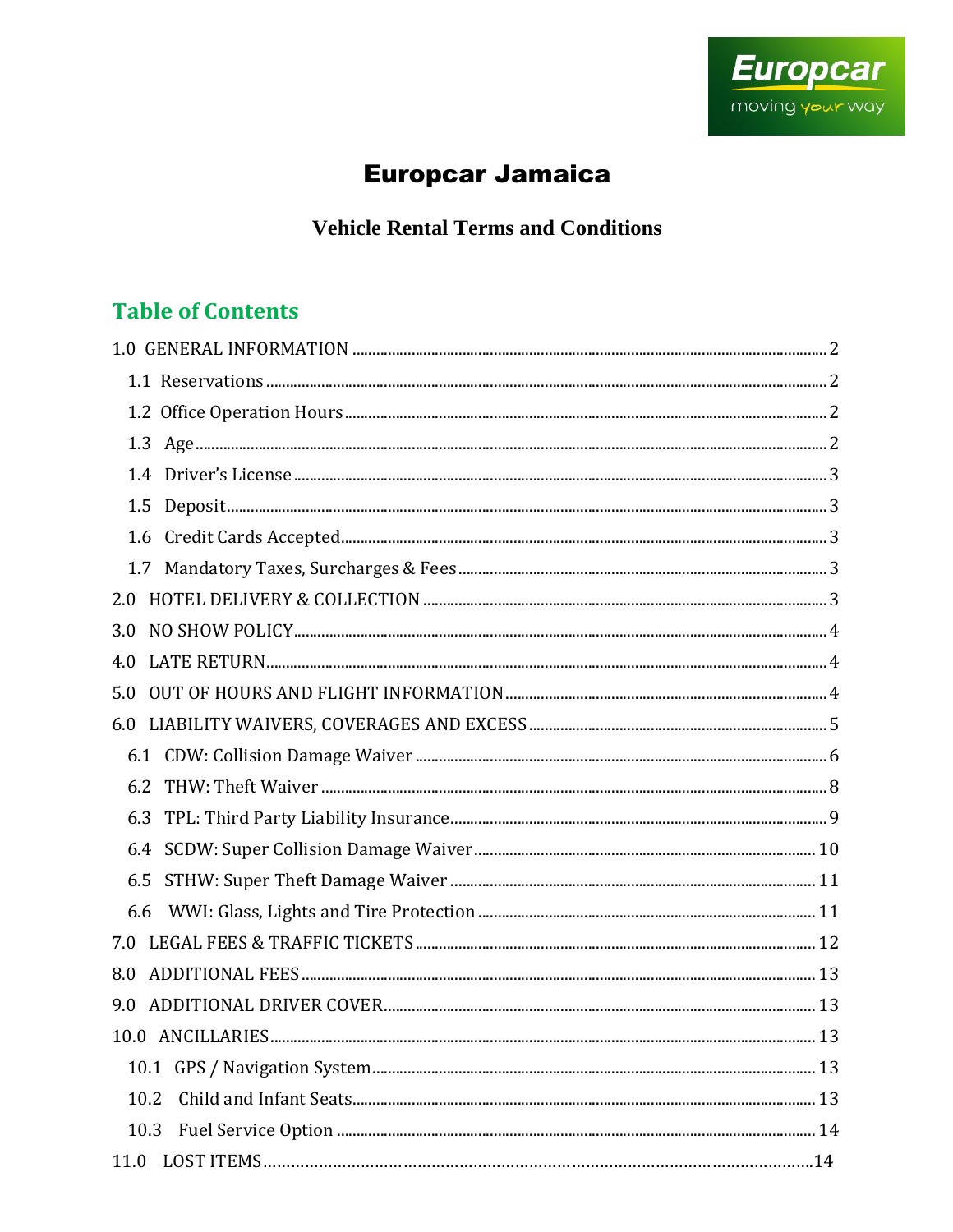# <span id="page-1-0"></span>**1.0 GENERAL INFORMATION**

Thank you for choosing Europcar as your car rental company during your visit to Jamaica.

The contractual relationship between you and Europcar Jamaica is governed by the Rental Agreement with the specific terms and conditions that you sign at the moment of the check-out and the booking confirmation.

These are the General Conditions to rent a car with Europcar Jamaica.

### <span id="page-1-1"></span>**1.1 Reservations**

All reservations are processed through our Reservations Department.

Reservation Office hours (LOCAL TIME EST):

Every day from 09:00 to 18:00

Telephone number: (876) **979-3584**

Email: **ecjm\_reservations@flowja.com**

Customer Service: **ecjm\_customersupport@flowja.com**

## <span id="page-1-2"></span>**1.2 Office Operation Hours**

Sangster International Airport Rental Station:

Open every day from 0800H to 2200H

The car rental station is located in the Ground Transportation Hall of the Arrivals Terminal.

## <span id="page-1-3"></span>**1.3 Age**

The minimum age to rent with Europcar Jamaica is 21 years old and the maximum age is 85 years old. There is a charge for young drivers (age 21-24) and senior drivers (age 76-85):

- **Young driver surcharge (age 21-24): 5 USD per day**
- **Senior Driver surcharge (76-85): 5 USD per day**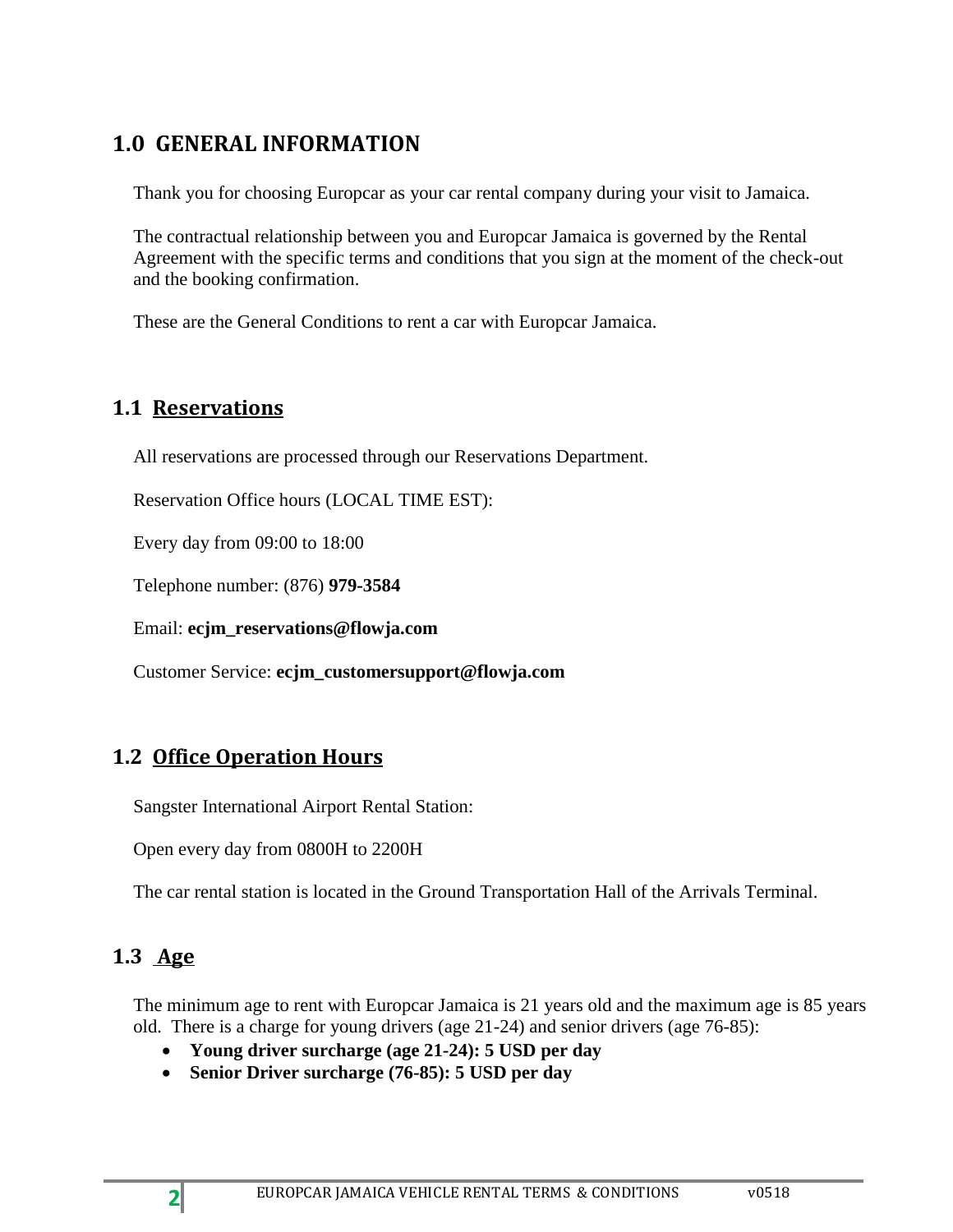### <span id="page-2-0"></span>**1.4 Driver's License**

Europcar Jamaica accepts all valid Driving License held for at least one year for all car groups. Authorized copies of Driver's Licences are **Not** accepted.

## <span id="page-2-1"></span>**1.5 Deposit**

There is a mandatory deposit of USD1000 with each rental. This does not represent your extent of liability to the vehicle. Debit cards and Cash are not accepted for deposit.

## <span id="page-2-2"></span>**1.6 Credit Cards Accepted**

Europcar Jamaica accepts all major brands (Visa, Master Card, American Express, Discover). The following are our policies as it relates to credit cards:

- The credit card must be valid up to a date no less than one month after the expected vehicle check in date.
- The credit card holder must be present at the time of rental and will be required to present valid identification (driver's licence, passport).

## <span id="page-2-3"></span>**1.7 Mandatory Taxes, Surcharges & Fees**

There are mandatory charges which are applied to each rental and are calculated as follows:

- Local Government Tax (GCT): 16.5% of total charges
- Airport Surcharge: 13% of Base Rate (time and mileage rate)
- Licencing Fee: USD \$1.85 per rental day

## <span id="page-2-4"></span>**2.0 HOTEL DELIVERY & COLLECTION**

This service is available, see chart below.

| <b>HOTEL DELIVERY &amp;</b><br><b>COLLECTION CHARGES</b> |               |  |
|----------------------------------------------------------|---------------|--|
| <b>LOCATION</b>                                          | <b>CHARGE</b> |  |
| St. James (Montego Bay)                                  | \$20          |  |
| Lucea                                                    | \$30          |  |
| Negril                                                   | \$40          |  |
| Trelawny                                                 | \$30          |  |
| St. Ann (Runnaway Bay)                                   | \$40          |  |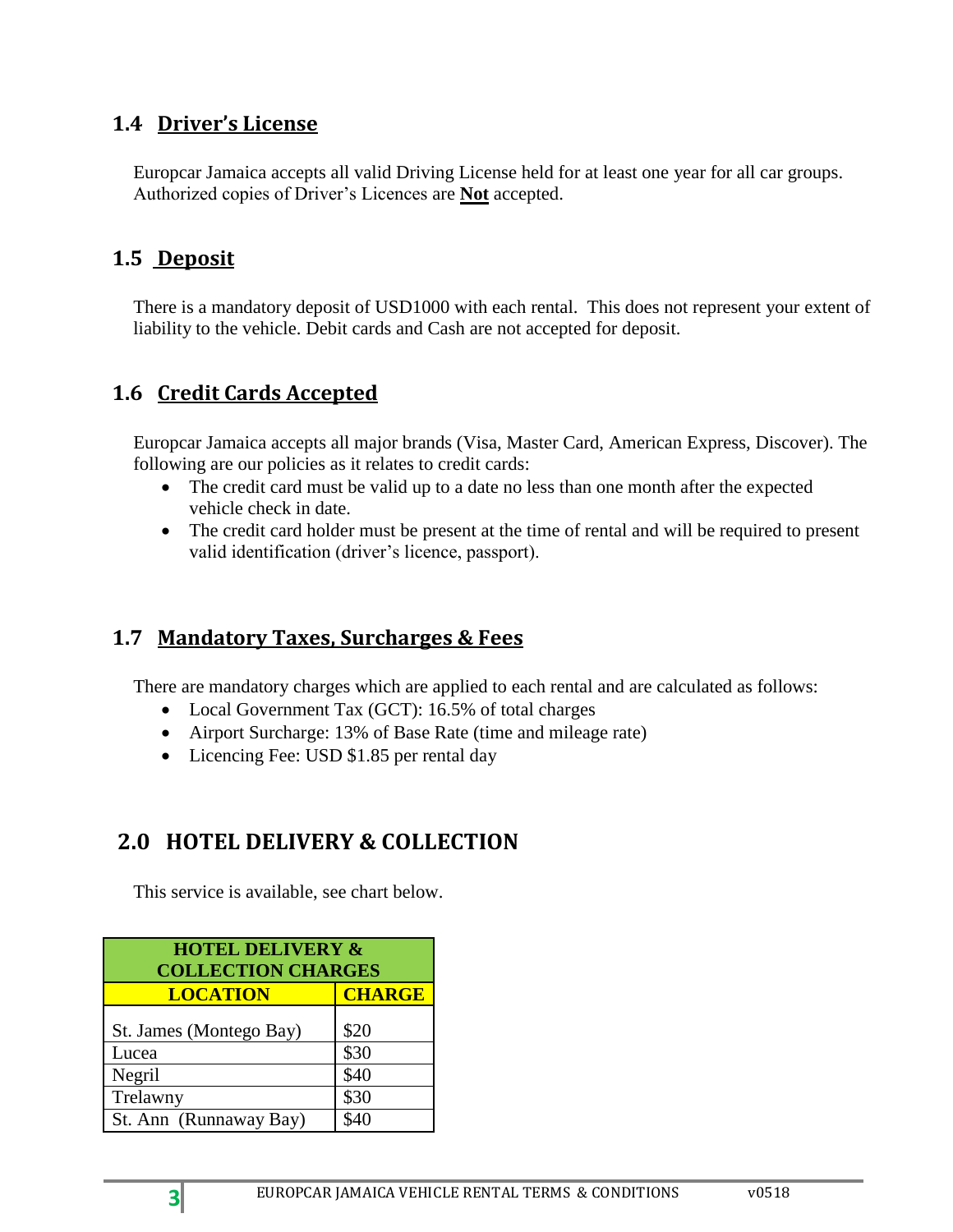## <span id="page-3-0"></span>**3.0 NO SHOW POLICY**

A No-Show is considered when:

- A passenger with a confirmed non-prepaid reservation does not show up to one hour after the time stated in the reservation document (unless amended **IN WRITING** by the customer himself or the agency, at least 24 hours prior to his arrival).
- A passenger with a confirmed prepaid reservation (prepaid received in Jamaica before customer arrives) does not show during the regular operation hours of the station and for the day the booking was made for (unless amended **IN WRITING** by the customer himself or the agency, at least 24 hours prior to his arrival).
- When the Customer is not registered in the Hotel or place that the Agency has indicated for vehicle delivery (information will be verified with the Agency prior to delivery departure)

In all of these cases a No Show Fee will be charged. If you fail to collect the vehicle in due time, a fee of \$95 USD or the full rental amount if value is lower will be charged.

*Cancellation* is free of charge up to the time if pickup for *Pay on Arrival* bookings. Cancellation is free of charge up to 48 hours before the rental start date for *Prepaid* bookings. After 48hrs a fee of \$50 USD will apply.

# <span id="page-3-1"></span>**4.0 LATE RETURN**

Europcar Jamaica also grants a grace period of 1 hour for vehicle return after the time specified in the rental agreement. After this time, a charge of \$ 30 USD late return fee will apply plus the charge of one full additional day's rental. If customer wishes to drop off the vehicle at a later time than specified in the contract, the station must be informed at least 24hours in advance.

# <span id="page-3-2"></span>**5.0 OUT OF HOURS AND FLIGHT INFORMATION**

All bookings will be attended normally within office operating hours. If a flight is delayed past the station's operating hours, Europcar's representative will wait for a maximum of two (2) hours after normal closing time, *if and only if* the flight information has been provided with the booking. If the flight is or becomes delayed for more than two hours after the station's regular closing time, or if the passenger takes more than two hours to exit the terminal, the customer will be responsible to call our offices the next day, to arrange car delivery.

Out of hours deliveries and collections in stations may be requested prior to date, at an extra charge of USD \$20.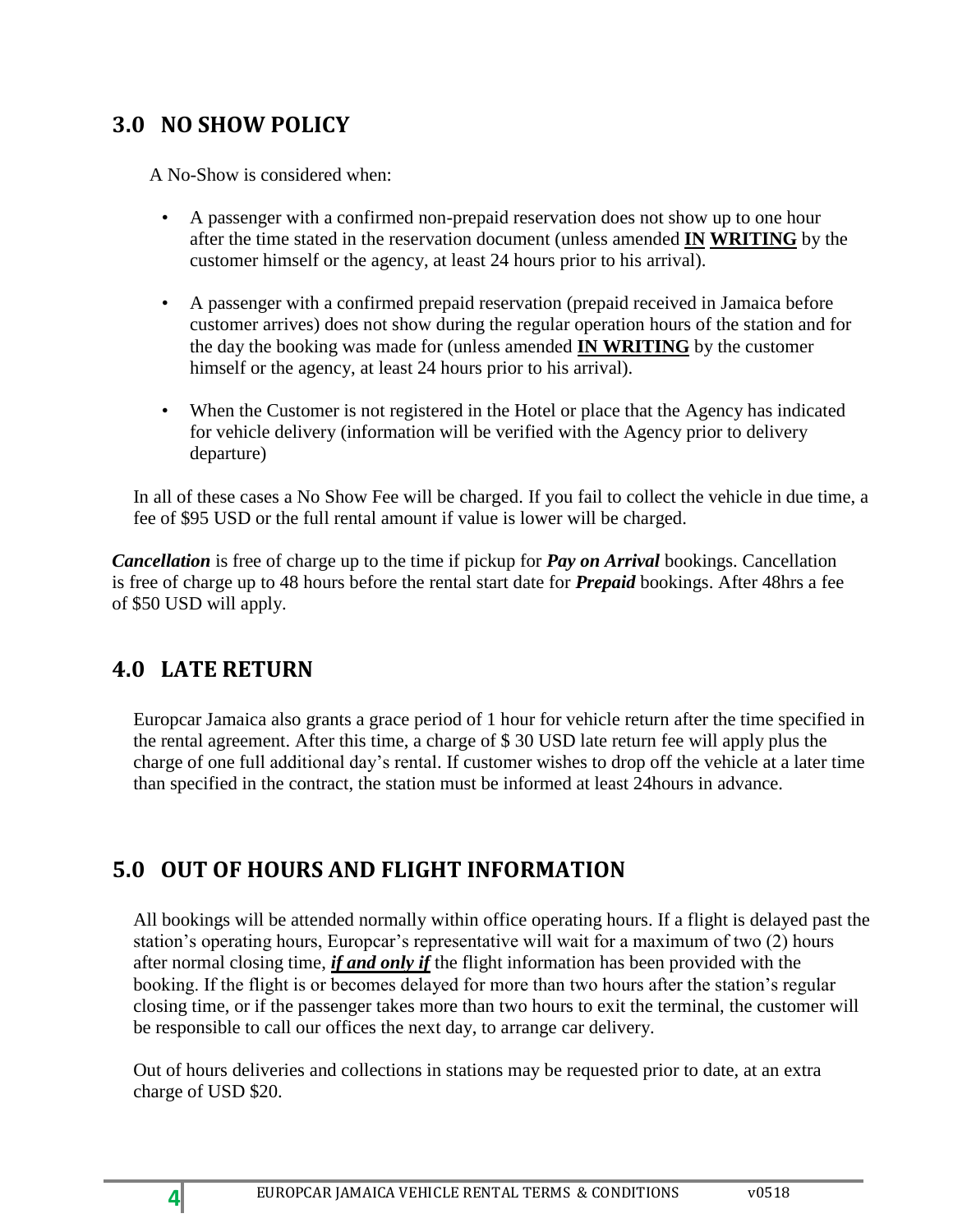# <span id="page-4-0"></span>**6.0 LIABILITY WAIVERS, COVERAGES AND EXCESS**

The following is Europcar Jamaica's policy regarding Liability Waivers and Excess.

- 1. The Renter will be held responsible for returning the vehicle in the same condition in which it was received and is therefore liable up to the full value of the vehicle.
- 2. The Renter's Liability can be reduced by the purchase of Liability Waivers. Theft and Collision are two separate incidents and therefore carry two separate waivers. *The basic coverage of Collision Damage Waiver (CDW) is mandatory for all rentals.*
- 3. All Waivers carry an Excess. The Excess amount represents the amount of the Renter's Liability. *The Renter is covered in excess of that amount*.
- 4. Europcar Jamaica Does Not offer Zero Excess.
- 5. The Company does not accept Liability waivers purchased through third party companies (.coms). Rental Vehicle Insurance provided by Allstate, AAA, and other insurance companies are not applicable to vehicle rental in the territory of Jamaica.
- 6. Some credit card companies offer Car Rental Insurance to their elite customers. In some instances Europcar Jamaica will accept this in lieu of liability waivers. *To be accepted, the Renter must demonstrate sufficient proof of applicable coverage.* Proof must be provided *in*  writing, in the form of a Proof of Coverage Letter issued by the card holder's bank and must mention: the specific type of card covered, the max amount of the coverage, the maximum rental duration of the coverage, and must specify that coverage is applicable in Jamaica.
	- a. It is the Renter's responsibility to provide proof of coverage.
	- b. In order to use the coverage provided with a credit card, all charges associated with the rental (including deposits) must be placed on that same card. Partial payments with cash or another card is not allowed even if the other card also has coverage. Also, the credit card holder must be named on the Rental Agreement.
	- c. If by using the coverage provided by the credit card, the Renter declines the purchase of the Liability Waiver, he/she will still be liable for the full value of the vehicle and must settle all charges with Europcar Jamaica and claim back from their card issuer or underwriter. *Credit card insurance is not accepted for vehicle categories: IFAR / IWAR / FVAR*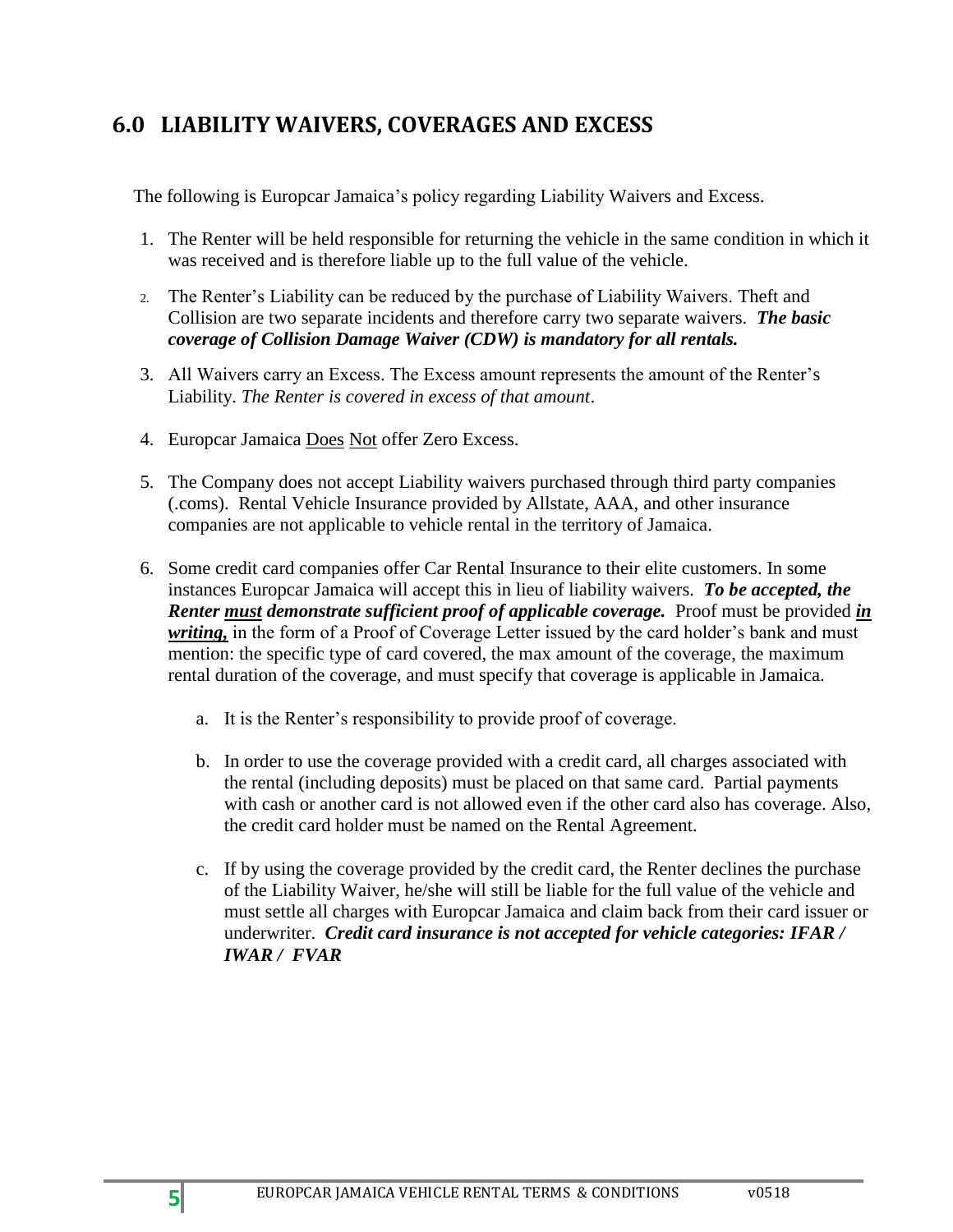### <span id="page-5-0"></span>**6.1 CDW: Collision Damage Waiver**

The Daily Price of this Package depends on the Category that you booked:

| <b>CATEGORY</b>           | <b>PRICE</b> | <b>PER EXCESS</b> |
|---------------------------|--------------|-------------------|
|                           | <b>DAY</b>   |                   |
| <b>EDAR / CDAR / IDAR</b> | \$12         | \$1,200           |
| <b>IFAR / IWAR /FVAR</b>  | \$14         | \$1,800           |

This Package does not include coverage for Windscreens, Lights, Mirrors or Tires.

- Our collision damage protection product limits your financial exposure for damage caused to the Vehicle whilst it is in your care. If you purchase our standard collision damage protection product and comply with the applicable road traffic laws and rental terms and conditions, then we will pay for the cost of damage to the Vehicle that exceeds the Excess amount. You can reduce the Excess amount by purchasing our premium collision damage protection product (SCDW) instead of the standard collision damage protection offering.
- This protection does not cover the loss or theft of or damage to objects or property, (including luggage or goods) that are deposited or kept or transported in or on the Vehicle by you or by any Passenger.

#### *What does this protect me against?*

This product protects you from liability for any amount greater than the Excess amount for the following combined costs related to:

- The cost of damage to or repair of the Vehicle or its book value if it is not repairable and must be written off; and
- Our Loss of Use of the Vehicle whilst it is being repaired and / or written off; and in circumstances where:
- You collide with a fixed or moving object; or
- The Vehicle is subject to an act of vandalism which is not caused by negligence of the driver (please refer to the Common Negligence examples below)
- Natural Catastrophes: you will be covered for the consequences of event qualifying as natural catastrophes as defined under JAMAICA'S law. An excess, which is determined by Decree, will still be payable by the renter.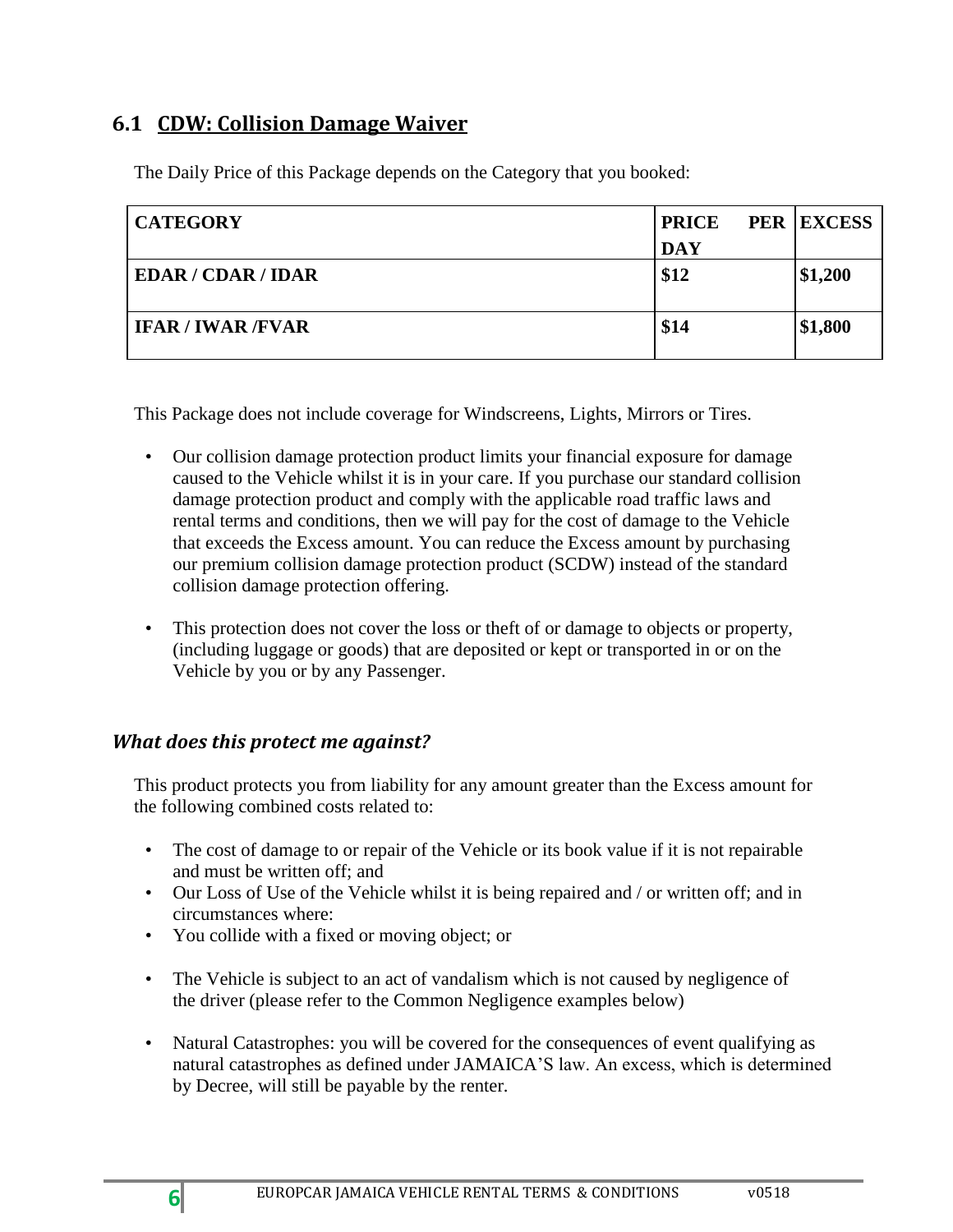#### *What is excluded from the protection?*

• Loss or damage to your own property that is being transported or kept in or on the Vehicle during the rental period.

• You will be financially liable for the full cost of the damage to the Vehicle if the damage is caused:

- by the willful acts of the driver; or
- by an explosion or fire in (or to) the Vehicle because you were using it to transport dangerous goods (dangerous goods being any product or substance that, due to its nature and/ or main characteristics, is reasonably considered to be dangerous and which, if not transported with appropriate caution and safety, could cause harm to the Vehicle, and to any Third Party within a reasonable distance of the Vehicle); or
- By its total or partial theft or an act of vandalism whilst the Vehicle is left parked unattended.
- Because the keys are lost or stolen
- By your negligence (which is behavior that falls below the standards expected of a reasonably sensible person in similar circumstances) or the negligence of your Passengers

#### *COMMON NEGLIGENCE examples (but are not limited to) include:*

- *Improper advances, which cause collisions or vehicle to flip over.*
- *Running through red lights, or not obeying traffic signs, which may result in collision or vehicle flip over.*
- *Driving at a higher speed than what is established by Law for the particular road the vehicle is on.*
- *Driving under the influence of alcohol or drug consumption.*
- *Driving through rivers.*
- *Leaving keys in car doors or on the ignition while vehicle is unattended, leaving doors open or unlocked during absence.*
- *When the vehicle is parked in a "no parking" zone or in a place where theft or damage of the vehicle is fomented.*

#### *What is the amount of my financial exposure?*

If during your rental the Vehicle is damaged and you have not purchased this protection you will have to pay for the total cost of the damage as well as compensation due its immobilization. However, if you added this cover to your rental agreement and complied with our Rental Terms and Conditions and the applicable law and road traffic regulations, then the maximum you can be charged by us is the Excess amount in case of any damage (excluding lights, tires, windscreen and excluding damages made due to common negligence).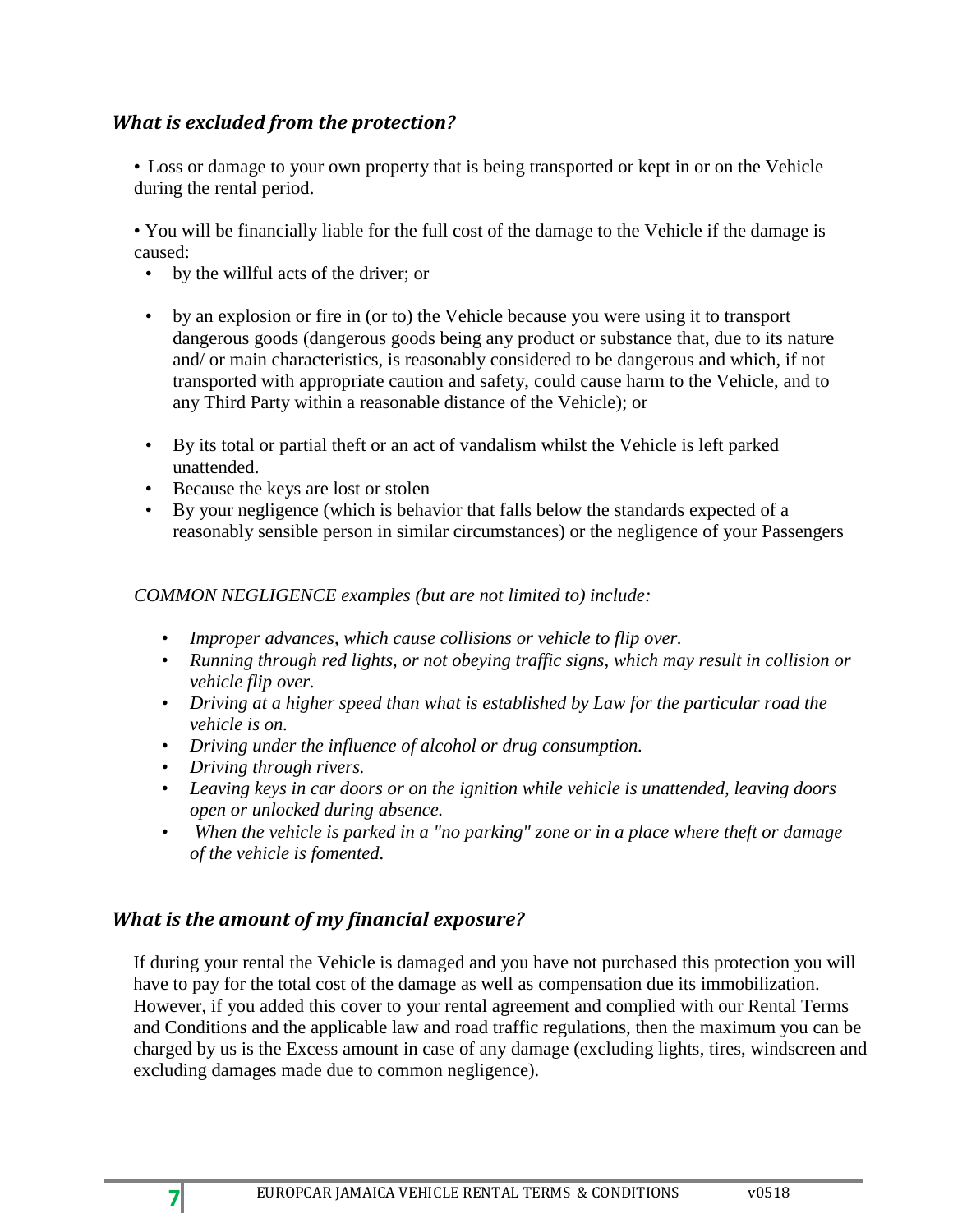#### *Is CDW mandatory in Jamaica?*

CDW cover is required when the customer cannot present written valid proof or evidence of credit card CDW protection in Jamaica. We strongly recommend our customers to purchase Europcar Jamaica's basic protection CDW in order to enjoy their trip without the worry.

#### *Please be aware of the following:*

- If you elect to be covered by your card's insurance and decline Europcar's protections, the guarantee deposits will range from \$2,000 to \$3,000, depending on the vehicle category, plus rental estimate and extras. This is because Europcar Jamaica needs to be sure that there is enough credit to assume full responsibility for any damages caused to the vehicle.
- The extent of coverage provided by credit card companies varies and is usually subject to certain restrictions, in particular concerning the maximum length of rental and the type of vehicle which can be covered. These "covers" are usually only for collision protection and are generally very specific to the area you are traveling to, for example (Latin America, Europe, Asia, etc.), to the type of vehicle reserved and to the roads the vehicle is driven upon.

#### <span id="page-7-0"></span>**6.2 THW: Theft Waiver**

The Daily Price of this Package depends on the Category that you booked. Theft protection can only be added to a collision package and reduces the overall Excess.

| <b>CATEGORY</b>           | <b>PRICE</b> | <b>PER EXCESS</b> |
|---------------------------|--------------|-------------------|
|                           | <b>DAY</b>   |                   |
| <b>EDAR / CDAR / IDAR</b> | \$10         | \$800             |
| <b>IFAR / IWAR / FVAR</b> | \$12         | \$1,500           |

• Our theft protection product limits your financial exposure for loss of the Vehicle if it is stolen. If you have purchased this product and you have complied with the Rental Terms and Conditions, you will not be liable for the costs arising from the theft in excess of the Excess amount. You can reduce the Excess amount by purchasing our premium theft protection product (THW).

#### *What am I protected against?*

In addition to the protection provided with the collision package you have purchased, this product protects you from liability for any amount greater than the Excess amount for the following combined costs related to: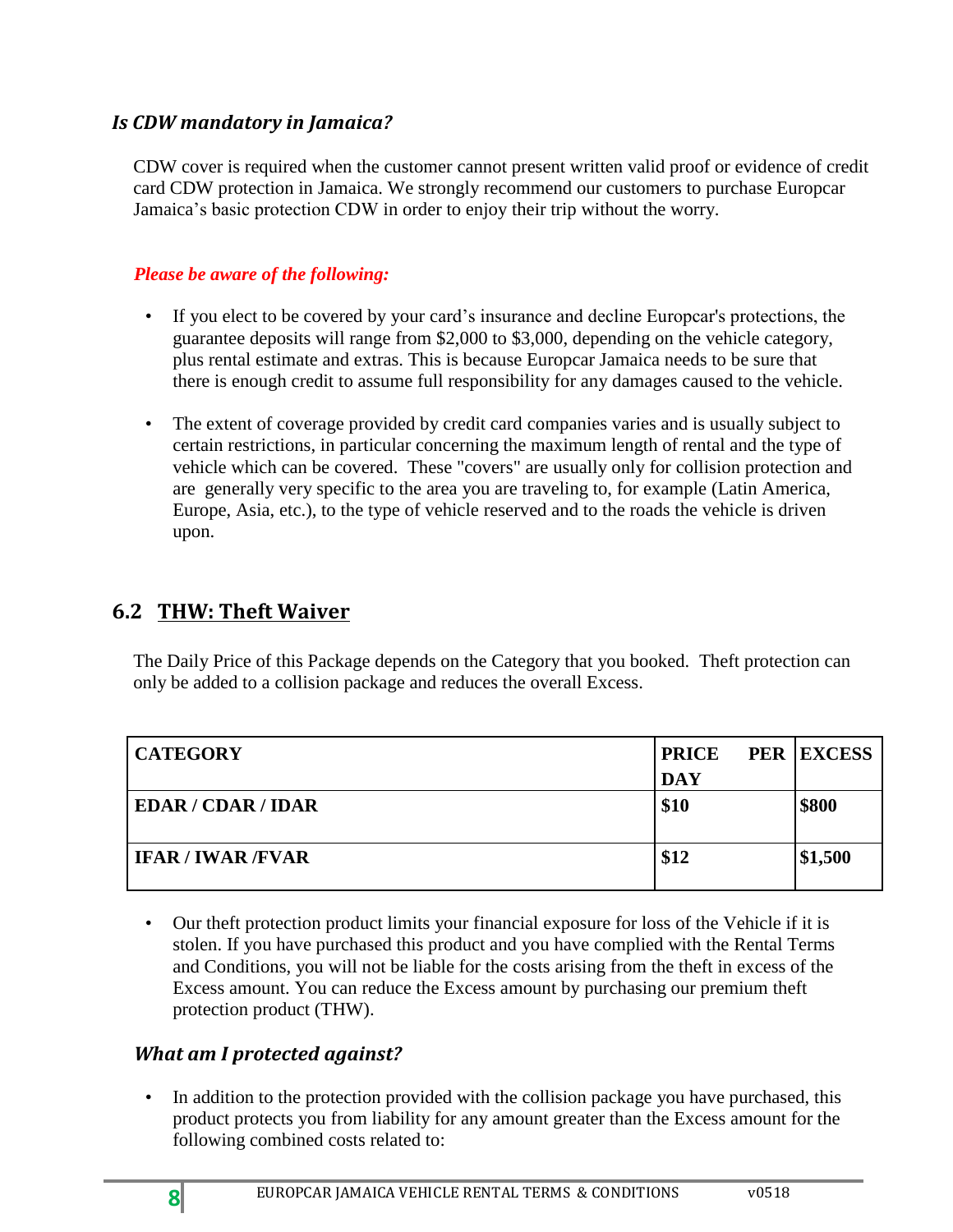- The Theft of the vehicle not caused by an act of common negligence (see common negligence examples)
- The cost of damage or repair of the Vehicle (if it is recovered);
- Our Loss of Use in the Vehicle whilst it is being repaired

#### *What is excluded from the protection?*

The product will not protect you in the following circumstances:

- If the Vehicle is stolen or damaged because of your negligence or more specifically (but without limitation) as a result of keys being left in the Vehicle whilst it is unattended or having been delivered to an unauthorized person; any failure by you to return the keys to us or if you left the Vehicle unlocked when you weren't using it;
- Theft of or damage to personal and / or work related goods or possessions and any goods being transported in or on the Vehicle
- Tires, lights, mirrors and windscreen

### *What must I do to benefit from the cover?*

You must:

- Purchase the product
- Comply with the rental terms and conditions
- Notify the local police of any incident or event immediately and provide us with the police report or evidence that the theft has been notified to the police
- Return the keys

## *What is the amount of my financial exposure?*

- If during your rental the Vehicle is stolen and you have not purchased this protection product, then you will be liable for the full cost of the damage to the Vehicle (if the Vehicle is recovered) or for the full Book value of the Vehicle if it is not recovered as well as the total amount due in the rental agreement.
- With the theft protection, the maximum you will be charged by us is the Excess amount (if and only if you have complied with the Local Rental terms and conditions).

# <span id="page-8-0"></span>**6.3 TPL: Third Party Liability Insurance**

We are mandated by the laws of JAMAICA to insure our Vehicles against liability for the claims or actions of Third Parties. A basic Third Party Liability is automatically included as part of our vehicle rental services. You will therefore, as a matter of course, be covered up to the level legally required by JAMAICA's Government for the consequences others may suffer as a direct result of your actions whilst you are driving the Vehicle.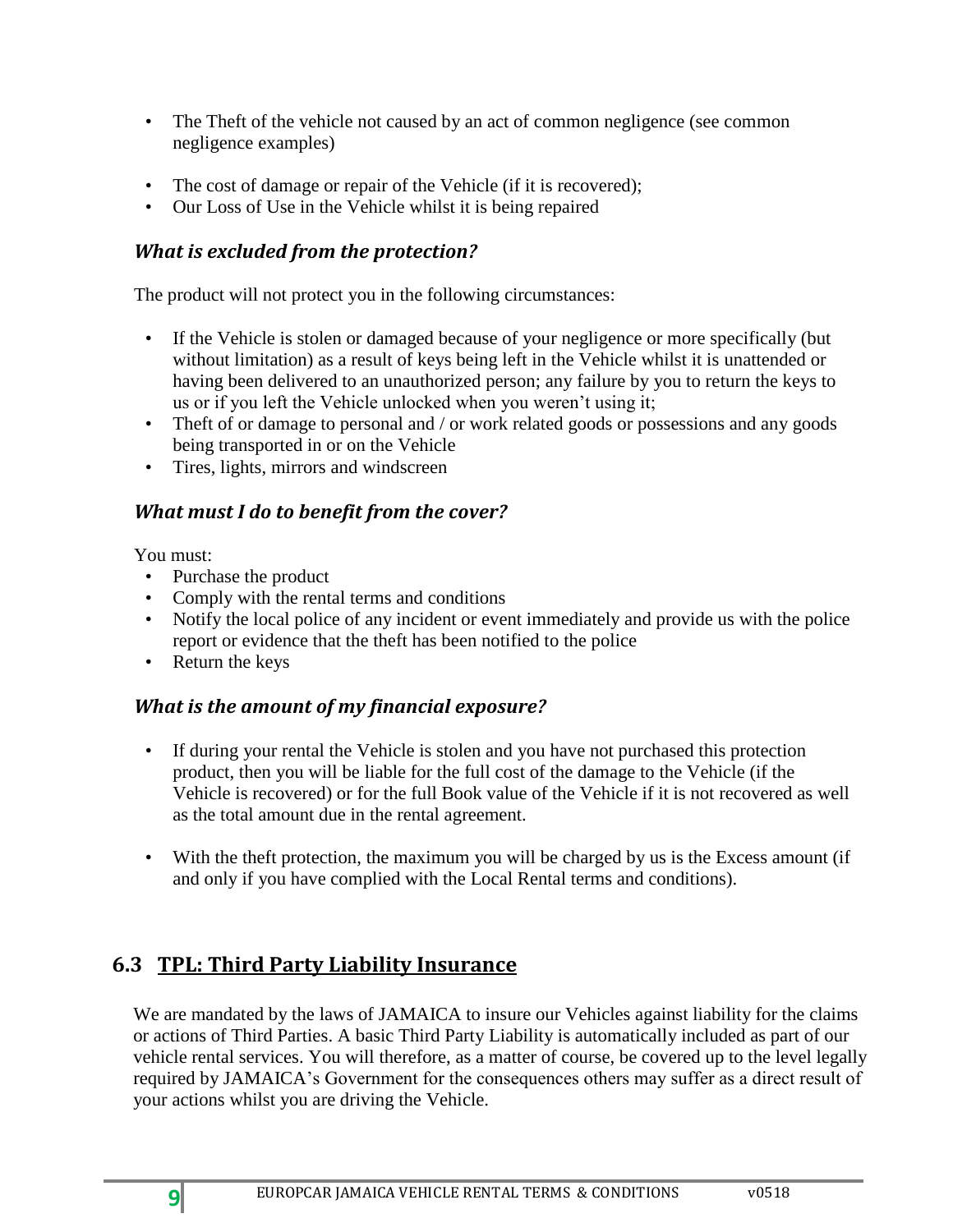#### *What am I covered for?*

As provided by law, you will be insured against liability for the financial cost of any of the following consequences that may arise as a result of an incident that you cause when you are using the Vehicle:

• Bodily injury or death suffered by Third Parties

#### *What is excluded from the cover?*

Third Party Liability insurance does not cover:

- Bodily injury or death that you (the driver at the time of the collision) may suffer; or
- Any damage to or loss of your personal property or possessions; or
- Any damage caused to the Rented Vehicle

#### *What is the amount of my financial exposure for Third Party Liability?*

You will be covered for the financial cost of any Third Party Liability arising as the result of a collision that you may cause whilst you are driving the Rented Vehicle up to the level legally required.

#### *How to notify us?*

• In circumstances involving Third Parties it is important that you do your utmost to properly complete and sign our Accident Report form as well as hand in the traffic ticket and our insurers report (given at the accident site), which gives us all relevant details of both the incident and of the Third Party. This will allow us to defend our case against the Third Party (if you are responsible for the incident) or to recover costs from the Third Party (if the Third Party is responsible for the incident). The Accident Report form should be transmitted to us within 5 working days of the incident or as soon as you reasonably can in the circumstances. *All incidences which involve a third party must be reported to the local police.*

## <span id="page-9-0"></span>**6.4 SCDW: Super Collision Damage Waiver**

This protection offers the same coverage as the CDW terms in the Basic Package page, but with REDUCED excess.

The cost per day is dependent on the category booked. See below table.

| <b>CATEGORY</b>           | <b>PRICE PER</b><br><b>DAY</b> | <b>EXCESS</b> |
|---------------------------|--------------------------------|---------------|
| <b>EDAR / CDAR / IDAR</b> | \$18                           | \$750         |
| <b>IFAR / IWAR / FVAR</b> | \$20                           | \$1,000       |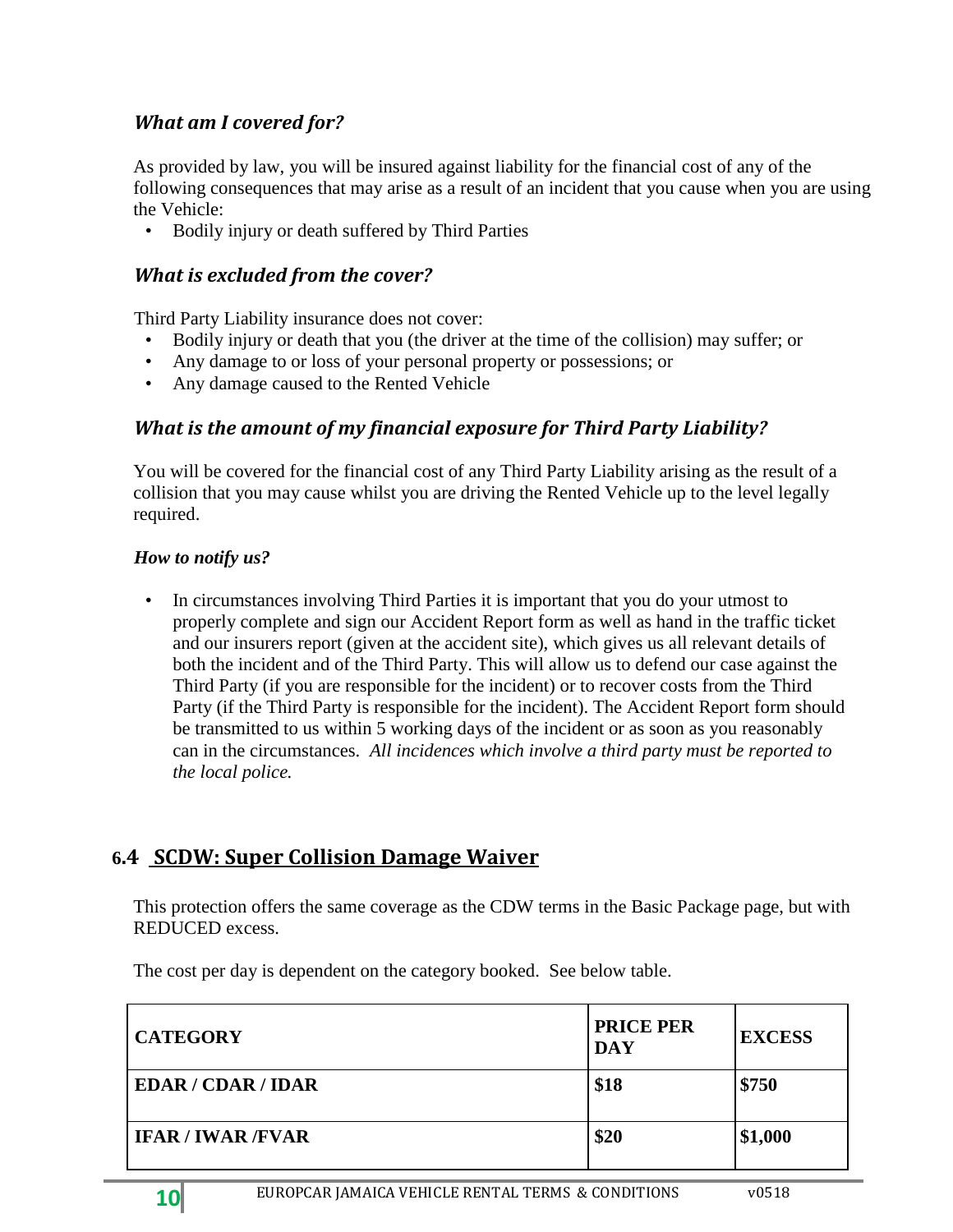## <span id="page-10-0"></span>**6.5 STHW: Super Theft Damage Waiver**

This protection offers the same coverage as the THW terms in the Basic Package page, but with REDUCED excess.

The cost per day is dependent on the category booked. See below table.

| <b>CATEGORY</b>           | <b>PRICE PER</b><br><b>DAY</b> | <b>EXCESS</b> |
|---------------------------|--------------------------------|---------------|
| <b>EDAR / CDAR / IDAR</b> | \$16                           | \$400         |
| <b>IFAR / IWAR /FVAR</b>  | \$18                           | \$750         |

### <span id="page-10-1"></span>**6.6 WWI: Glass, Lights and Tire Protection**

| <b>CATEGORY</b>                         | <b>PRICE PER</b><br>DAY | <b>EXCESS</b> |
|-----------------------------------------|-------------------------|---------------|
| EDAR / CDAR / IDAR / IFAR / IWAR / FVAR | \$7                     | \$0           |

This protection product will apply to any damage that occurs to glass, lights or tires in circumstances of normal use of the Vehicle during your rental.

If, and only if, such damage occurs as a result of a collision then the cost to repair or replace glass (including sunroofs or panoramic roofs), lights or tires will be covered by the collision damage protection.

#### *What am I protected against?*

If you have purchased this product you will be protected against the financial liability for damage to:

- The windscreen; or
- Any side or rear windows; or
- Lenses (reflection of light) and lights; or
- Rear view mirrors (the glassware only not the housing) that are in or on the Vehicle if the damage occurs during your rental
- Damage to tires on the Vehicle unless it arises from any abnormal use you may make of the Vehicle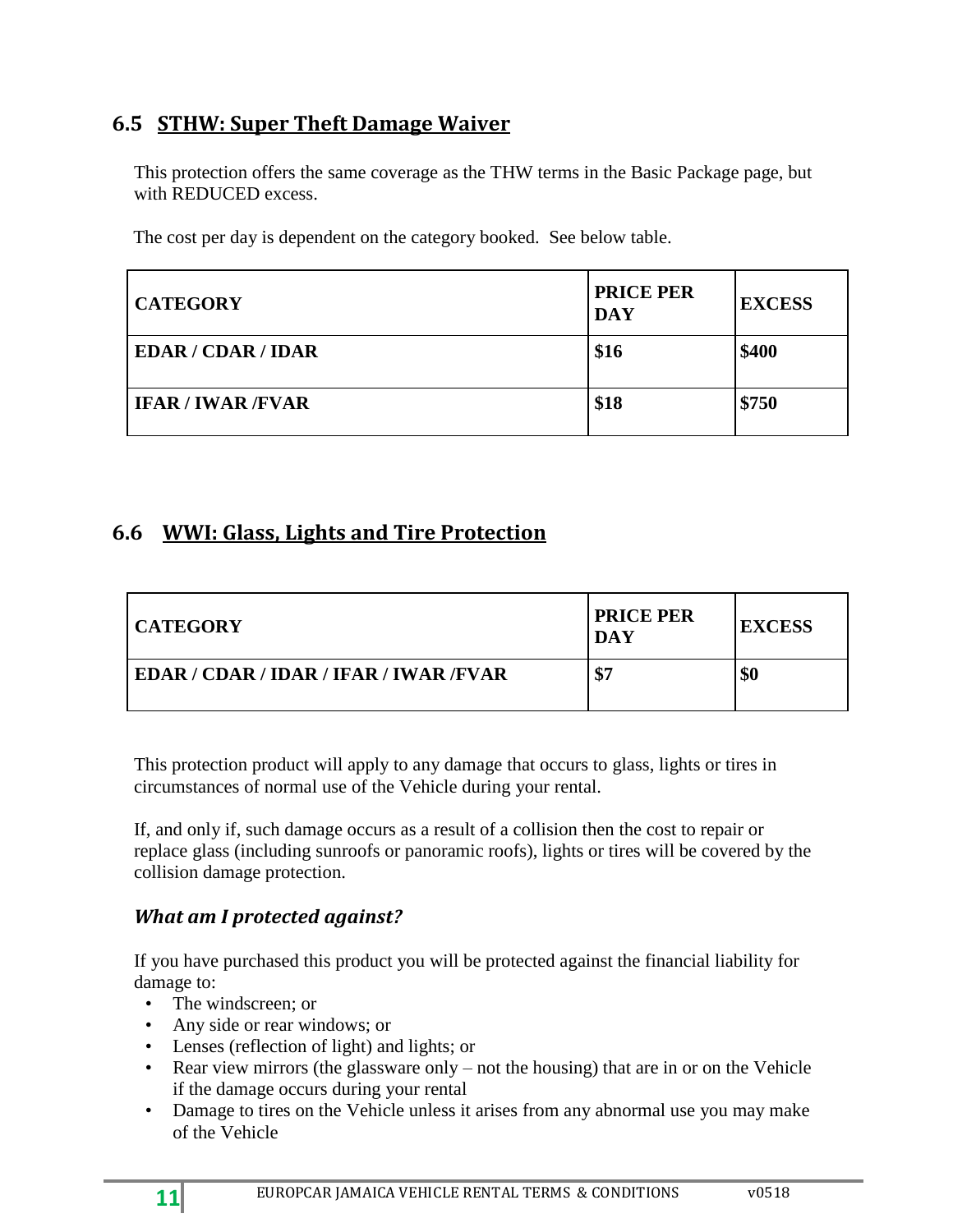## *What am I not protected against?*

You are not protected under this product:

- Against the financial liability for damage to the Vehicle if it arises because of willful acts or negligence that you commit whilst using the Vehicle and which causes damage: or
- For the theft, fire or vandalism
- For the administration costs we incur in handling any damage file.

### *What must I do to benefit from the Protection?*

You must:

- Purchase it
- Comply with the rental terms and conditions, all applicable laws and local traffic regulations when driving the Vehicle,
- Notify us within 12 hours of the date on which the incident took place and, in any event, before the end of your rental period. You must also return to us a full and complete signed Accident Report or any other document which relates all of the facts as they occurred (nature of damage to the Vehicle, the location where the incident took place, the dates and circumstances and the potential witness details). You may, of course, include any other document you believe will be useful in support of your Accident Report.

#### *What is the amount of my financial liability?*

- If during your rental any glass or lights on the Vehicle are broken and / or any tires on the Vehicle are damaged and you have not purchased this protection then you will be liable for the full cost of the damage that is incurred by us.
- If, however, you purchase this glass, lights and tire protection (and provided you have complied with the Local Rental terms and conditions and the applicable laws and road traffic regulations) then you will have no financial liability for such damage.

# <span id="page-11-0"></span>**7.0 LEGAL FEES & TRAFFIC TICKETS**

The customer is financially responsible for all traffic tickets and fines received in Jamaica and the administrative fees related to these charges.

**TRAFFIC TICKETS:** You understand that you are responsible for paying any traffic fine/ticket given to you or given to additional drivers during the period of your rental. In the event that you fail to report the fine or take care of its payment, you expressly entitle Europcar Jamaica to charge this amount to your credit card.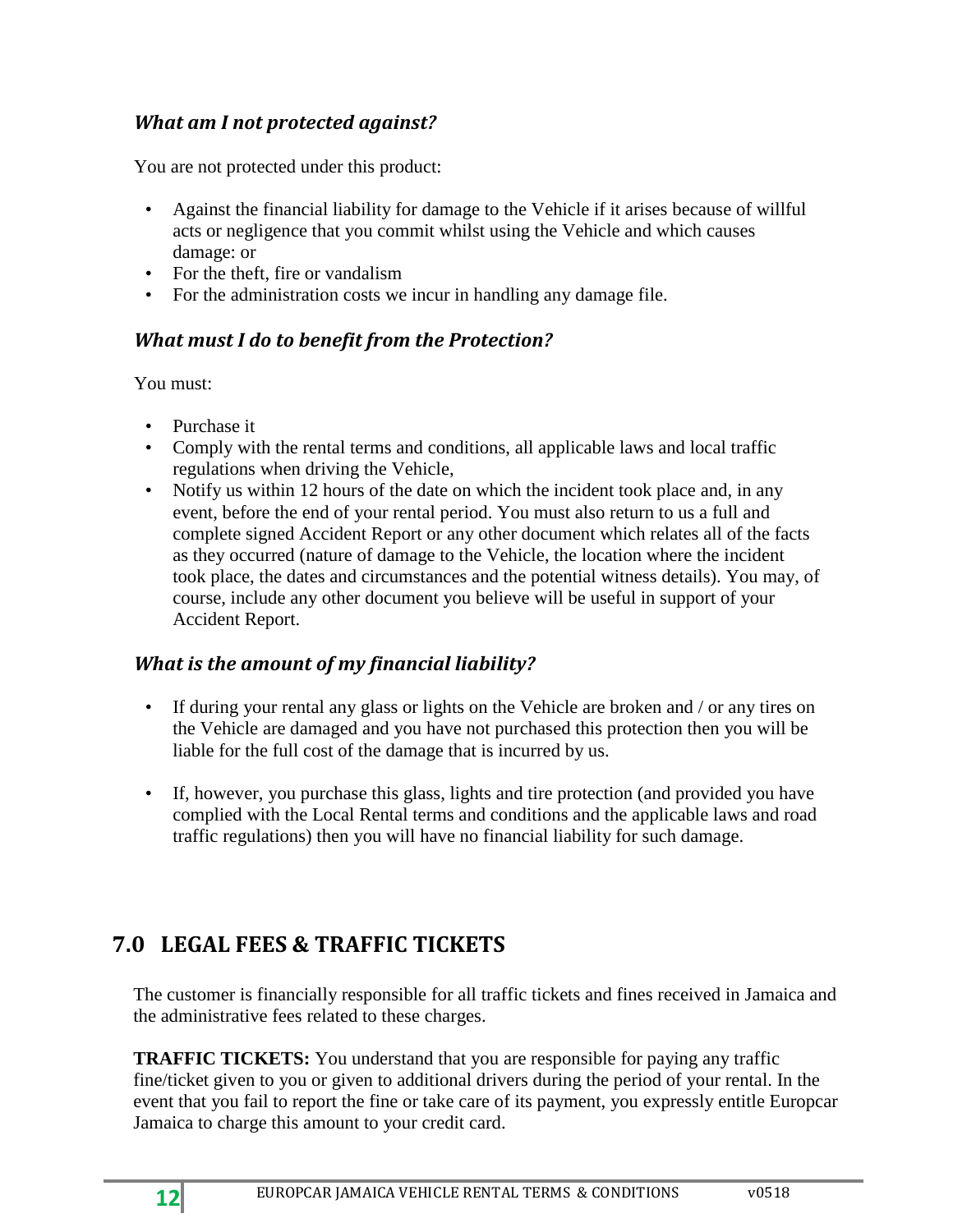# <span id="page-12-0"></span>**8.0 ADDITIONAL FEES**

- Loss or damage of the vehicle's set of keys: USD \$100 -\$600 depending on vehicle type.
- Loss or damage to the vehicle's license plates USD \$200.
- Extra car cleaning if returning the vehicle in extremely dirty conditions (\$25-\$100).
- Europcar will charge an administrative fee for the legal paperwork, costs and expenses in case you lose the vehicle's documents (registration & title papers, RTV) or/and you return the vehicle without plates or/and the vehicle has a traffic fine/ticket.

# <span id="page-12-1"></span>**9.0 ADDITIONAL DRIVER COVER**

The Additional Driver is optional and guarantees that all the protections taken by the main driver will be also applicable to any additional drivers. The price of each Additional Driver is \$5 per rental day with a maximum amount of \$35 per rental. Any damage protection cover applied to the rental contract will become null and void if the rented vehicle was being operated by someone other than a named driver on the contract when the damage took place.

# <span id="page-12-2"></span>**10.0 ANCILLARIES**

These additional services may be requested at the time of booking or to our email ecjm\_reservations@flowja.com to guarantee availability. They may also be requested directly at the Rental Counter.

# <span id="page-12-3"></span>**10.1 GPS / Navigation System**

Stay on the right track, book a GPS! Cost: USD 11 per day with a maximum of USD77 per rental Replacement Amount: USD 200

# <span id="page-12-4"></span>**10.2 Child and Infant Seats**

Keep your children safe and avoid a traffic ticket by using the appropriate device.

CSI Child Seat Infant (0 to 12 months/0-13 kgs): USD 7/day with a maximum of USD 49/rental

CSB Child Seat Baby (1 to 3 years/9-18 kgs): USD 7/day with a maximum of USD 49/rental CBS Child Booster Seat (under 135 cms or up to 12 years old): USD 5/ day with a maximum of USD35/rental